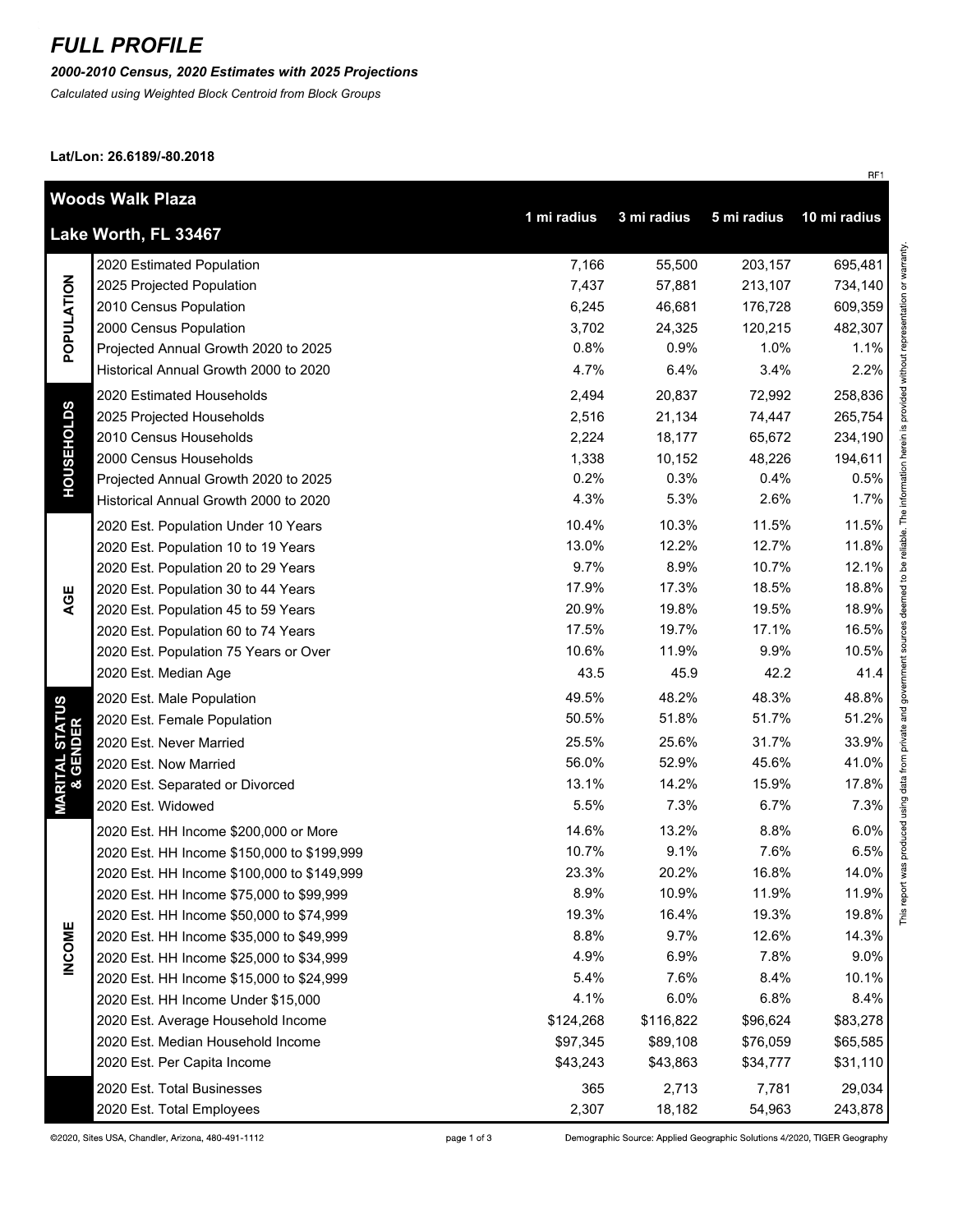### *FULL PROFILE*

### *2000-2010 Census, 2020 Estimates with 2025 Projections*

*Calculated using Weighted Block Centroid from Block Groups*

**Lat/Lon: 26.6189/-80.2018**

|                                   | <b>Woods Walk Plaza</b>                          |             |             |             |              |  |
|-----------------------------------|--------------------------------------------------|-------------|-------------|-------------|--------------|--|
|                                   | Lake Worth, FL 33467                             | 1 mi radius | 3 mi radius | 5 mi radius | 10 mi radius |  |
| <b>RACE</b>                       | 2020 Est. White                                  | 79.3%       | 78.1%       | 71.9%       | 67.2%        |  |
|                                   | 2020 Est. Black                                  | 12.0%       | 11.5%       | 15.2%       | 19.6%        |  |
|                                   | 2020 Est. Asian or Pacific Islander              | 4.3%        | 5.4%        | 4.6%        | 3.7%         |  |
|                                   | 2020 Est. American Indian or Alaska Native       | 0.1%        | 0.2%        | 0.3%        | 0.6%         |  |
|                                   | 2020 Est. Other Races                            | 4.2%        | 4.7%        | 8.0%        | 8.9%         |  |
| <b>HISPANIC</b>                   | 2020 Est. Hispanic Population                    | 1,177       | 10,300      | 56,858      | 209,288      |  |
|                                   | 2020 Est. Hispanic Population                    | 16.4%       | 18.6%       | 28.0%       | 30.1%        |  |
|                                   | 2025 Proj. Hispanic Population                   | 16.8%       | 18.7%       | 27.6%       | 29.6%        |  |
|                                   | 2010 Hispanic Population                         | 13.0%       | 14.4%       | 24.4%       | 26.8%        |  |
|                                   | 2020 Est. Adult Population (25 Years or Over)    | 5,149       | 40,610      | 143,473     | 493,744      |  |
| EDUCATION<br>(Adults 25 or Older) | 2020 Est. Elementary (Grade Level 0 to 8)        | 2.4%        | 2.8%        | 6.1%        | 7.3%         |  |
|                                   | 2020 Est. Some High School (Grade Level 9 to 11) | 2.5%        | 3.8%        | 5.4%        | 6.5%         |  |
|                                   | 2020 Est. High School Graduate                   | 19.9%       | 21.0%       | 23.2%       | 26.2%        |  |
|                                   | 2020 Est. Some College                           | 18.8%       | 18.4%       | 19.3%       | 18.8%        |  |
|                                   | 2020 Est. Associate Degree Only                  | 10.5%       | 10.1%       | 10.0%       | 9.4%         |  |
|                                   | 2020 Est. Bachelor Degree Only                   | 26.7%       | 25.2%       | 22.1%       | 20.2%        |  |
|                                   | 2020 Est. Graduate Degree                        | 19.2%       | 18.7%       | 14.0%       | 11.5%        |  |
|                                   | 2020 Est. Total Housing Units                    | 2,616       | 23,348      | 81,124      | 286,618      |  |
| <b>HOUSING</b>                    | 2020 Est. Owner-Occupied                         | 79.7%       | 75.5%       | 71.4%       | 63.7%        |  |
|                                   | 2020 Est. Renter-Occupied                        | 15.6%       | 13.7%       | 18.6%       | 26.6%        |  |
|                                   | 2020 Est. Vacant Housing                         | 4.7%        | 10.8%       | 10.0%       | 9.7%         |  |
|                                   | 2020 Homes Built 2010 or later                   | 14.5%       | 7.0%        | 4.4%        | 4.4%         |  |
| BY YEAR                           | 2020 Homes Built 2000 to 2009                    | 26.4%       | 31.7%       | 23.6%       | 17.2%        |  |
|                                   | 2020 Homes Built 1990 to 1999                    | 28.8%       | 15.9%       | 18.1%       | 16.0%        |  |
|                                   | 2020 Homes Built 1980 to 1989                    | 15.5%       | 18.9%       | 24.9%       | 23.5%        |  |
|                                   | 2020 Homes Built 1970 to 1979                    | 7.8%        | 12.1%       | 12.9%       | 14.9%        |  |
| HOMES BUILT                       | 2020 Homes Built 1960 to 1969                    | 1.6%        | 2.2%        | 3.7%        | 6.4%         |  |
|                                   | 2020 Homes Built 1950 to 1959                    | 0.4%        | 1.0%        | 1.5%        | 5.4%         |  |
|                                   | 2020 Homes Built Before 1949                     | 0.3%        | 0.6%        | 0.9%        | 2.5%         |  |
|                                   | 2020 Home Value \$1,000,000 or More              | 0.6%        | 0.9%        | 0.8%        | 1.0%         |  |
|                                   | 2020 Home Value \$500,000 to \$999,999           | 30.3%       | 23.2%       | 13.7%       | 11.5%        |  |
|                                   | 2020 Home Value \$400,000 to \$499,999           | 18.4%       | 19.7%       | 14.3%       | 10.9%        |  |
|                                   | 2020 Home Value \$300,000 to \$399,999           | 37.4%       | 25.8%       | 24.8%       | 22.1%        |  |
|                                   | 2020 Home Value \$200,000 to \$299,999           | 22.4%       | 20.7%       | 22.9%       | 26.0%        |  |
|                                   | 2020 Home Value \$150,000 to \$199,999           | 7.0%        | 6.8%        | 10.0%       | 12.6%        |  |
| <b>HOME VALUES</b>                | 2020 Home Value \$100,000 to \$149,999           | 3.0%        | 4.7%        | 8.1%        | 9.6%         |  |
|                                   | 2020 Home Value \$50,000 to \$99,999             | 1.7%        | 6.3%        | 8.1%        | 8.3%         |  |
|                                   | 2020 Home Value \$25,000 to \$49,999             | 0.4%        | 1.4%        | 2.0%        | 2.9%         |  |
|                                   | 2020 Home Value Under \$25,000                   | 0.5%        | 0.9%        | 3.1%        | 3.1%         |  |
|                                   | 2020 Median Home Value                           | \$373,420   | \$343,334   | \$287,914   | \$261,600    |  |
|                                   | 2020 Median Rent                                 | \$1,606     | \$1,500     | \$1,331     | \$1,198      |  |

RF1

Demographic Source: Applied Geographic Solutions 4/2020, TIGER Geography